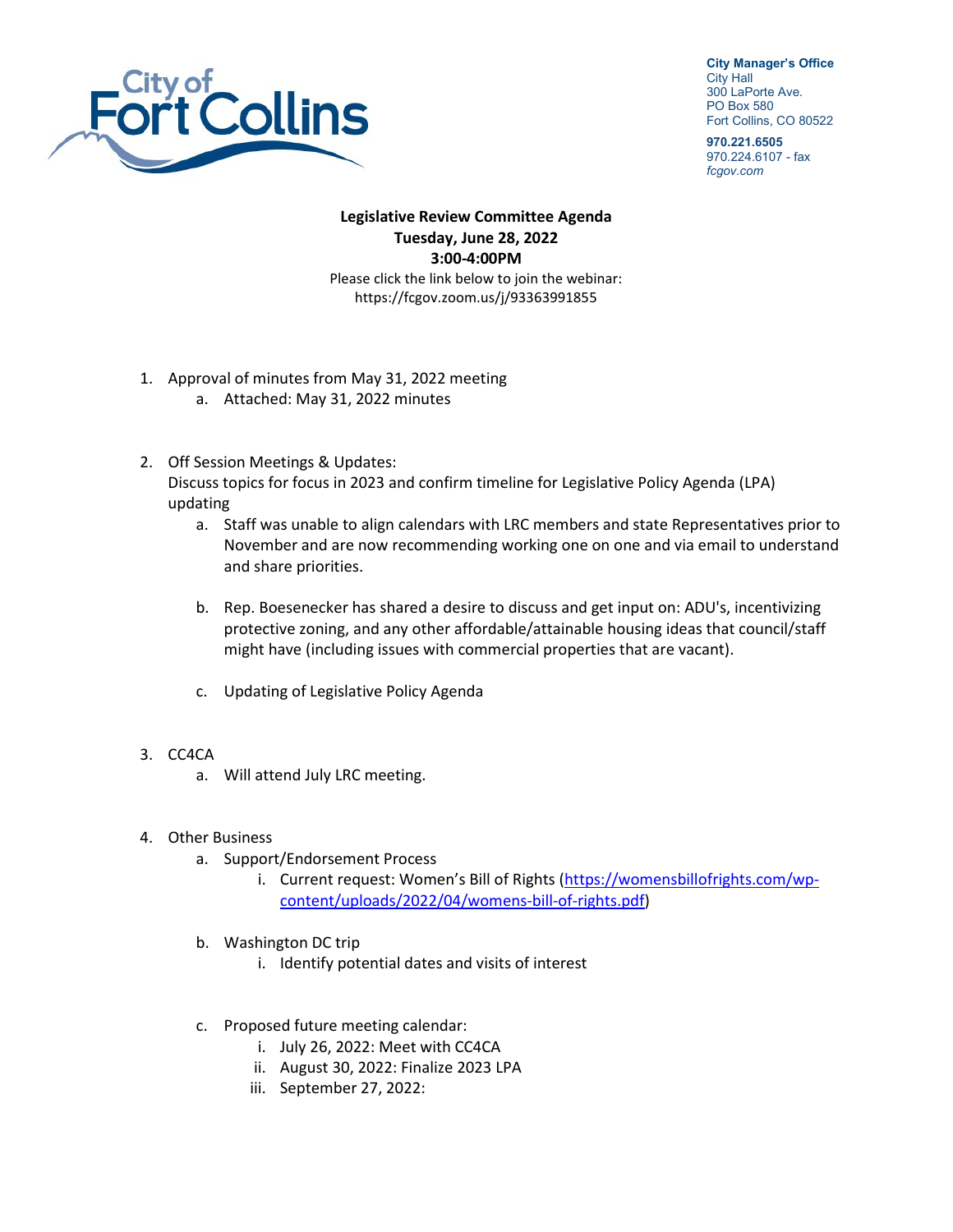

**City Manager's Office** City Hall 300 LaPorte Ave. PO Box 580 Fort Collins, CO 80522

**970.221.6505** 970.224.6107 - fax *fcgov.com*

## **Legislative Review Committee Minutes Tuesday, May 31, 2022**

## **Committee Members Present:**

Tricia Canonico (Chair), Shirley Peel, Susan Gutowsky, Jeni Arndt

## **Staff Present:**

Tyler Marr, Ginny Sawyer, John Duval, Honore Depew, Michelle Finchum, Ed Bowditch, Jennifer Cassell

- 1. No changes to minutes from April 19, 2022 Meeting
- 2. Bill Review: Ed Bowditch and Jennifer Cassel provided a session overview
	- a. 716 bills, 143 killed.
	- b. Most diverse legislature (age, race, gender)
	- c. Advocacy organizations proving to be strong
	- d. Themes
		- i. Election year motivations
		- ii. Federal stimulus: Affordable Housing, Behavioral Health, Childcare, Homelessness, Air Quality
		- iii. National issues (abortion, gun control, voting rights, etc)
		- iv. Governor/Legislature tension
		- v. "Saving people money" messaging around bills
	- e. Major Policy Bills
		- i. Tiny Homes
		- ii. Reproductive Health Equity
		- iii. Early Childhood-New Department
		- iv. Fentanyl Accountability and Prevention
		- v. Collective Bargaining for Counties
	- f. Environment
		- i. Lots of environmental focus as solutions sought on large scale environmental impacts
		- ii. Air Quality and Recycling themes
	- g. Housing
		- i. Mobile Home Park renter protections (no rent control)
		- ii. Revolving loan fund for purchase
		- iii. Affordable Housing grant program
		- iv. Colorado Workforce Housing Trust Authority-will now be a pilot project with local government veto option
	- h. General Government
		- i. Repeal of Attorney Fees
		- ii. Safety Stop
- 3. Other Business
	- a. Proposed future meeting calendar:
		- i. June 28, 2022: Legislative Policy Agenda (LPA) review
		- ii. July 26, 2022: Meet with State Representatives Need a new date. Staff will work to find a time in July that works for all.
		- iii. August 30, 2022: Finalize 2023 LPA